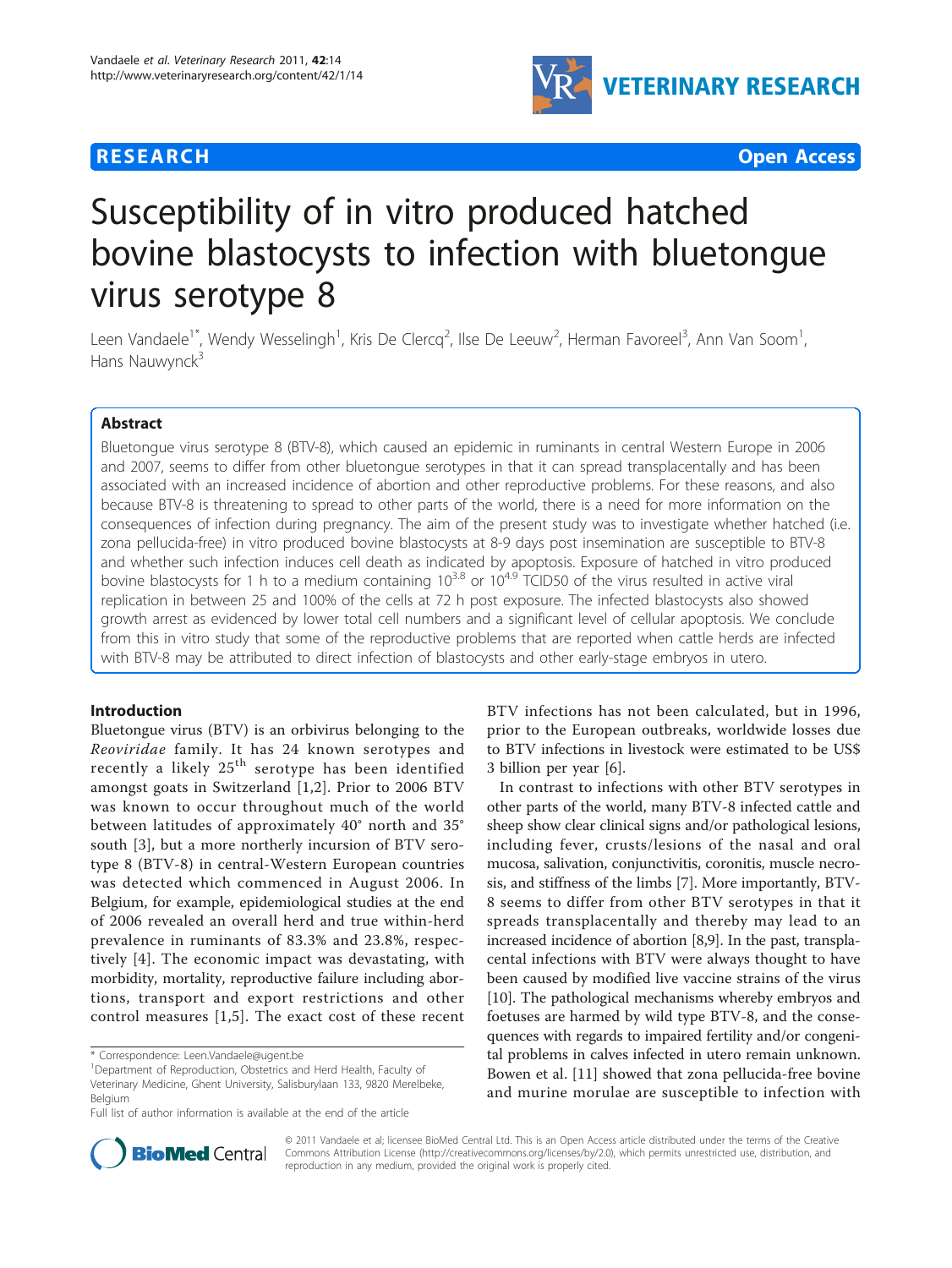BTV-11 and BTV-17 in vitro, with virus replication and cytopathic effects on the embryos. However, studies with BTV-1, -10, -11, -13 and -17 have also shown that zona pellucida-intact bovine embryos could not be infected in vitro [\[12-14\]](#page-6-0). Based on these and other studies it was concluded that the risk of transmitting BTV infection during bovine embryo transfer is negligible when the guidelines of the International Embryo Transfer Society (IETS) are followed [\[15\]](#page-6-0).

The apparently unique ability of BTV-8 amongst BTV serotypes to cross the placenta and to produce prenatal infection indicates that the original research on BTV interaction with bovine embryos should be reappraised [[16](#page-6-0)]. Also, since BTV-8 is threatening to spread more widely over the globe [[1\]](#page-6-0), there is an urgent need for more information on the consequences of infection during pregnancy. In vivo derived embryos lose their zonae pellucidae shortly after blastocyst formation and consequently they are likely to be exposed to BTV-8 virus in the uterus during viremia. The aim of the present study was to investigate a) whether hatched (zona pellucidafree) in vitro produced bovine blastocysts (at day 8-9 post insemination) are susceptible to BTV- 8 infection and, if so whether such infection induces apoptosis.

# Materials and methods

## Media and reagents

Tissue culture medium-199 (TCM-199), Basal Medium Eagle (BME) amino acids, Minimal Essential Medium (MEM), non-essential amino acids, and gentamicin were obtained from GIBCO-BRL Life Technologies (Merelbeke, Belgium). For virus exposure Minimal Essential Medium (MEM, 21430-020, GIBCO-BRL Life Technologies) was used. All other media components and reagents were bought from Sigma (Bornem, Belgium). Prior to their use, all the media were passed through a sterile 0.22 μm filter (Millipore Corporation, New Bedford, MA, USA).

## In vitro production of blastocysts

Bovine blastocysts were produced by the in vitro methods used routinely in our laboratory [[17](#page-6-0)]. Briefly, after collecting bovine ovaries from an abattoir, the oocytes were aspirated from follicles measuring between 4 and 8 mm in diameter and cultured for 20-24 h at 38.5°C in 5%  $CO<sub>2</sub>$  in air in groups of 100 in 500 μL modified bicarbonate buffered TCM-199 supplemented with 20% heat-treated foetal calf serum (FCS) (Biochrom AG, Berlin, Germany). Foetal calf serum is a valuable source of growth factors and heat-treatment is used to inactivate any potential microbial contaminants. Spermatozoa were separated out from frozen-thawed bovine semen using Percoll-gradient centrifugation (Pharmacia, Uppsala, Sweden), and then washed. The matured oocytes were incubated with a sperm (sp) concentration of  $1 \times 10^6$  sp/ mL in an in vitro fertilisation medium consisting of bicarbonate buffered Tyrode albumin lactate pyruvate (TALP) solution, supplemented with bovine serum albumin (BSA, fraction V, A6003, Sigma-Aldrich, Bornem, Belgium) (6 mg/mL) and heparin (25 μg/mL). After 20-24 h of incubation the presumed zygotes were vortexed to remove excess sperm and cumulus cells and subsequently cultured for a further seven days (i.e. to the hatched blastocyst stage) in 50 μL droplets of synthetic oviduct fluid supplemented with amino acids and FCS (SOFaa + 5% FCS) in an atmosphere of 5%  $CO_2$ , 5%  $O_2$  and 90%  $N_2$ under mineral oil (Sigma-Aldrich).

## Exposure of hatched blastocysts to BTV-8

We used BTV-8 Bel 2006, an isolate that was originally obtained from an infected sheep by culture of blood on embryonated hens' eggs and then passaged 1 to 3 times on Baby Hamster Kidney (BHK-21) cells [[18](#page-6-0)]. Groups of 4 to 8 hatched blastocysts were exposed to the virus by placing them in 800  $\mu$ L of MEM containing  $10^{3.8}$ (experiment 1 and 2) or  $10^{4.9}$  (experiment 2) tissue culture infectious doses with 50% endpoint  $(TCID<sup>50</sup>)$  of BTV-8 and incubating them for 1 h at 39°C in an atmosphere of 5%  $CO<sub>2</sub>$  in air. Mock-exposure of groups of 4 to 8 control blastocysts in 800 μL SOF or 800 μL MEM (two groups) without virus was used to evaluate any negative effects of MEM on blastocyst viability. After 1 h of exposure, all blastocysts in the group were washed ten times by passing through 10 petri-dishes each containing 5 mL of HEPES-buffered TALP, following the guidelines of the IETS manual on embryo processing [[15](#page-6-0)]. The groups of blastocysts were then cultured for a further 48, 60, 72 or 96 h at 39°C in an atmosphere of 5%  $CO<sub>2</sub>$ , 5%  $O<sub>2</sub>$  and 90%  $N<sub>2</sub>$ .

## Experiment 1: Detection of BTV-8 antigen expression in exposed blastocysts

The proportion of infected blastocysts after each period of culture was determined by indirect immunofluorescence (IF). In order to validate the staining, a BTV-8 infected BHK-21 monolayer was examined in the same way and used as a positive control. All samples were washed three times in polyvinyl pyrrolidone (PVP) solution (1 mg/mL PVP in phosphate buffered saline) and subsequently fixed in 4% paraformaldehyde at 4°C for between 1 h and 12 h. After fixation, samples were stored in a similar PVP solution at 4°C until staining. Prior to staining blastocysts were permeabilised in a detergent (0.5% Triton X-100 (Sigma-Aldrich) in PVP) for 1 h, whereas the positive cell line was permeabilised for just 2 min. In order to prevent aspecific binding of the primary antibody to the samples, blocking was initially done in 10% FCS for 1 h at room temperature (RT).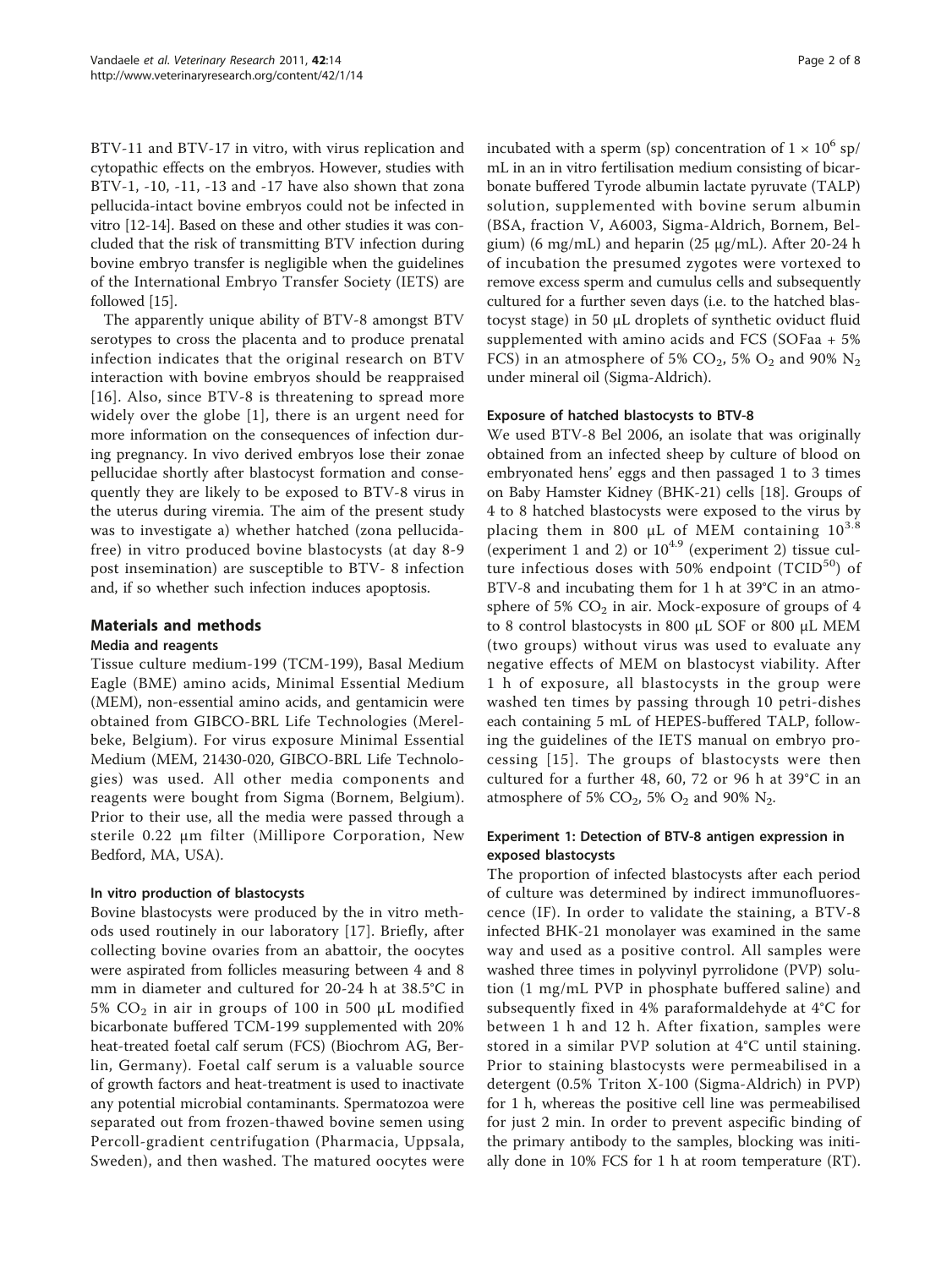Samples were then washed in a similar PVP solution and incubated overnight in a 1:100 dilution of BTV-8 monoclonal antibody (8A3B.6, ID-Vet, Montpellier, France) at 4°C. Next, the samples were blocked again in 10% goat serum in PVP for 1 h at RT to prevent aspecific binding of the secondary antibody. Afterwards, samples were incubated for 1 hour in a 1:100 dilution of FITC labelled goat-anti-mouse antibodies (Molecular Probes, Invitrogen, Merelbeke, Belgium) and subsequently incubated with 0.5% propidium iodide (Molecular Probes, Invitrogen, Merelbeke, Belgium) for 30 min at RT to stain the nuclei. After mounting the blastocysts, and the positive control BHK-21 monolayer, in glycerol with 1,4-diazabicyclo (2.2.2) octane (25 g/mL), the number of blastocysts positive for the BTV-8 antigen in one or more embryonic cells was evaluated by means of a Leica DM/RBE fluorescence microscope at a magnification of 400× (Leica, Aartselaar, Belgium).

## Experiment 2: Combined detection of BTV-8 antigen expression and apoptosis

The same procedures were followed as in Experiment 1 except that a Texas Red labelled goat-anti-mouse antibody was used as secondary antibody to detect viral antigen expression, and Terminal deoxynucleotidyl transferase (TdT) fluorescein-dUTP Nick End Labelling (TUNEL, Roche Diagnostics, Mannheim, Germany) was used to detect apoptosis. Nuclei were stained with Hoechst 33342 (Molecular Probes, Invitrogen, Merelbeke, Belgium) which selectively binds to doublestranded DNA. Thus, after their incubation in the secondary antibody and two additional washes in PVP, blastocysts were further incubated in the reagent for TUNEL for 1 h at 37°C in the dark, and subsequently washed again in PVP. Finally all of the blastocysts were subjected to Hoechst 33342 staining. Mounting and evaluation were the same as in the first experiment. The apoptotic cell ratio was defined as the percentage of apoptotic cells/total cell number.

## Staining controls

Negatively stained controls were provided by omitting the first, second or both antibodies in the staining procedure and these showed no background staining (resulting data not shown). The degrees of cell cycle arrest and loss of cells in the infected BHK-21 monolayers were increased compared with those in a control, non-infected BHK-21 monolayer. Both staining protocols caused all remaining cells in the infected monolayers to stain positive for BTV-8 (data not shown).

# Statistical analysis

Statistical analysis of the data from experiment 2 for blastocysts examined 48 hours post exposure (hpe) and for those at 72 hpe was done separately. Within each treatment group mixed model univariate analysis of variance was performed to evaluate the total cell number. The apoptotic cell ratio in each treatment group in experiment 2 was also analysed using logistic regression analysis. Being apoptotic or not was included as the dependent variable and treatment was the independent variable.

# Results

# Experiment 1: Detection of viral antigen expression in blastocysts exposed to BTV-8

All of the control, i.e. mock-exposed blastocysts (SOF and MEM) were negative for the BTV-8 virus antigen at all time points (Figure [1,](#page-3-0) rows A and B). At 48 hpe only one out of 7 exposed blastocysts was positive for viral antigen, but in this case the antigen was detected in all embryonic cells (Figure [1,](#page-3-0) row C). At 60 hpe, all exposed blastocysts ( $n = 6$ ) were negative, whereas at 72 hpe and 96 hpe all exposed blastocysts had 25% to 100% BTV-8 positive cells ( $n = 6$  at 72 hpe and  $n = 7$  at 96 hpe) (Figure [1](#page-3-0), row D). Furthermore one blastocyst at 72 hpe and 2 blastocysts at 96 hpe showed morphological signs of degeneration (Figure [1,](#page-3-0) rows E and F).

## Experiment 2: Combined detection of viral antigen expression and apoptosis

All BTV-8 exposed blastocysts showed at least some BTV-8 positive blastomeres. At 48 hpe and 72 hpe, respectively, 45% and 38% of the exposed blastocysts were BTV-8 positive in all embryonic cells (Figure [2](#page-4-0), rows A and C). Approximately 25% of the blastocysts at both of these time points post exposure showed clear signs of degeneration (Figure [2](#page-4-0), row B). The apoptotic cell ratio in the virus exposed blastocysts was significantly higher than in mock-exposed, control blastocysts (Table [1](#page-4-0)), but when only a few cells were infected, or in cases where there was degeneration, there was no clear co-localisation between the TUNEL (FITC)-positive and the BTV-8 (Texas Red labelled antibody) positive cells (Figure [2,](#page-4-0) rows B and D). The total cell number was substantially lower in blastocysts exposed to BTV-8 in comparison with mock-exposed, control blastocysts, although this difference was not found to be statistically significant, probably because of the large within group variation (Table [1\)](#page-4-0). Mock-exposed, control blastocysts (SOF and MEM) stained by exactly the same procedure as BTV-8 exposed blastocysts were all negative for BTV-8 (Figure [3](#page-5-0)).

# **Discussion**

During the recent BTV-8 epidemic in central-Western Europe, it was clearly shown that the virus was able to spread transplacentally in between 10% and 33% of the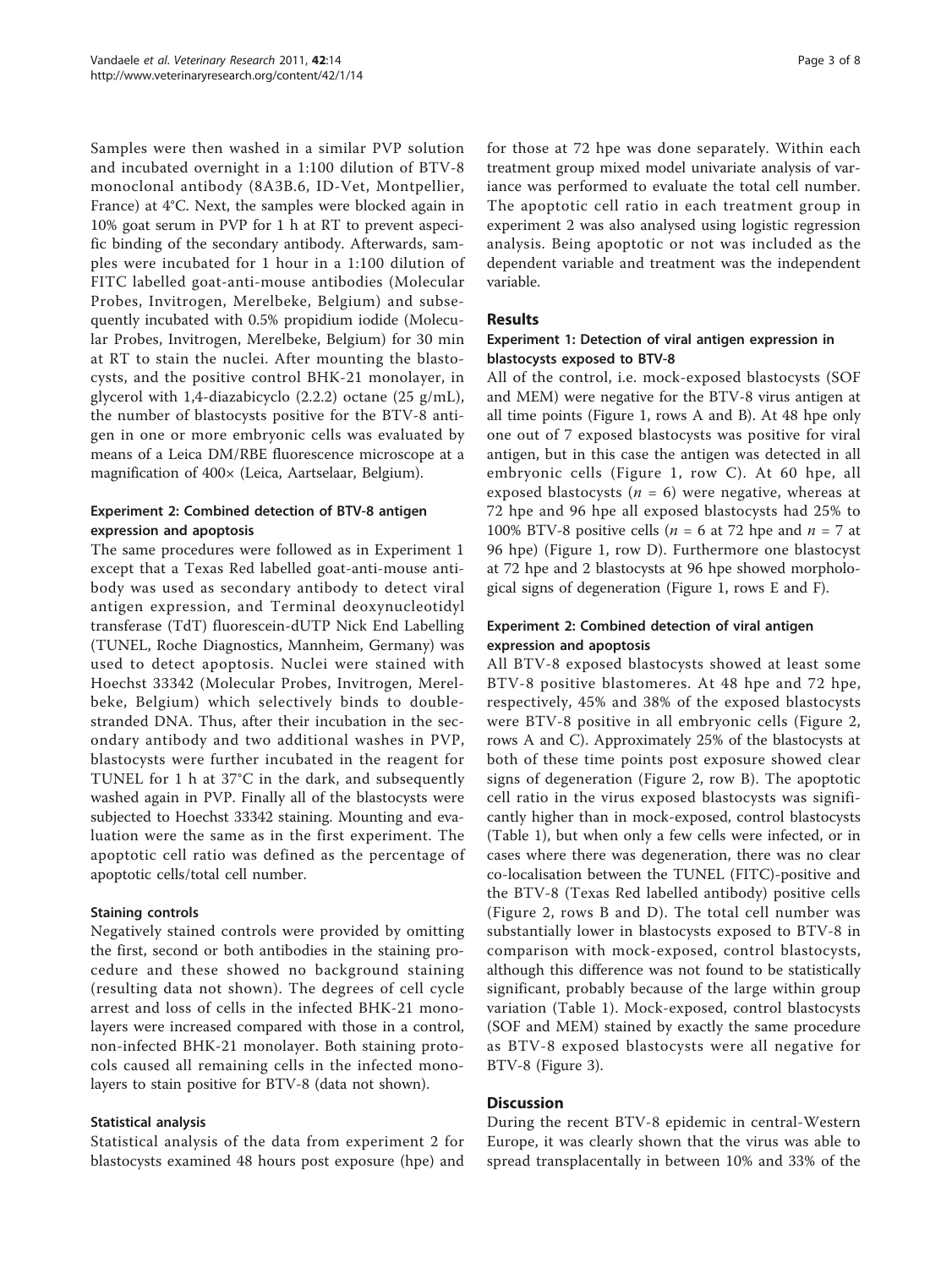affected pregnant cattle [[8,19\]](#page-6-0). Early transplacental infection with BTV-8 (between 30 and 70 days of gestation) is thought to result in embryonic death and resorption or abortion, which might not be noticed. Later, between days 70 and 130, before the foetus is

fully immunocompetent, the infection can affect the foetal central nervous system leading to malformations, such as hydranencephaly [\[9\]](#page-6-0). In these cases, the affected calf usually dies within 2 months after birth. Problems such as infertility and diminished health of the offspring

<span id="page-3-0"></span>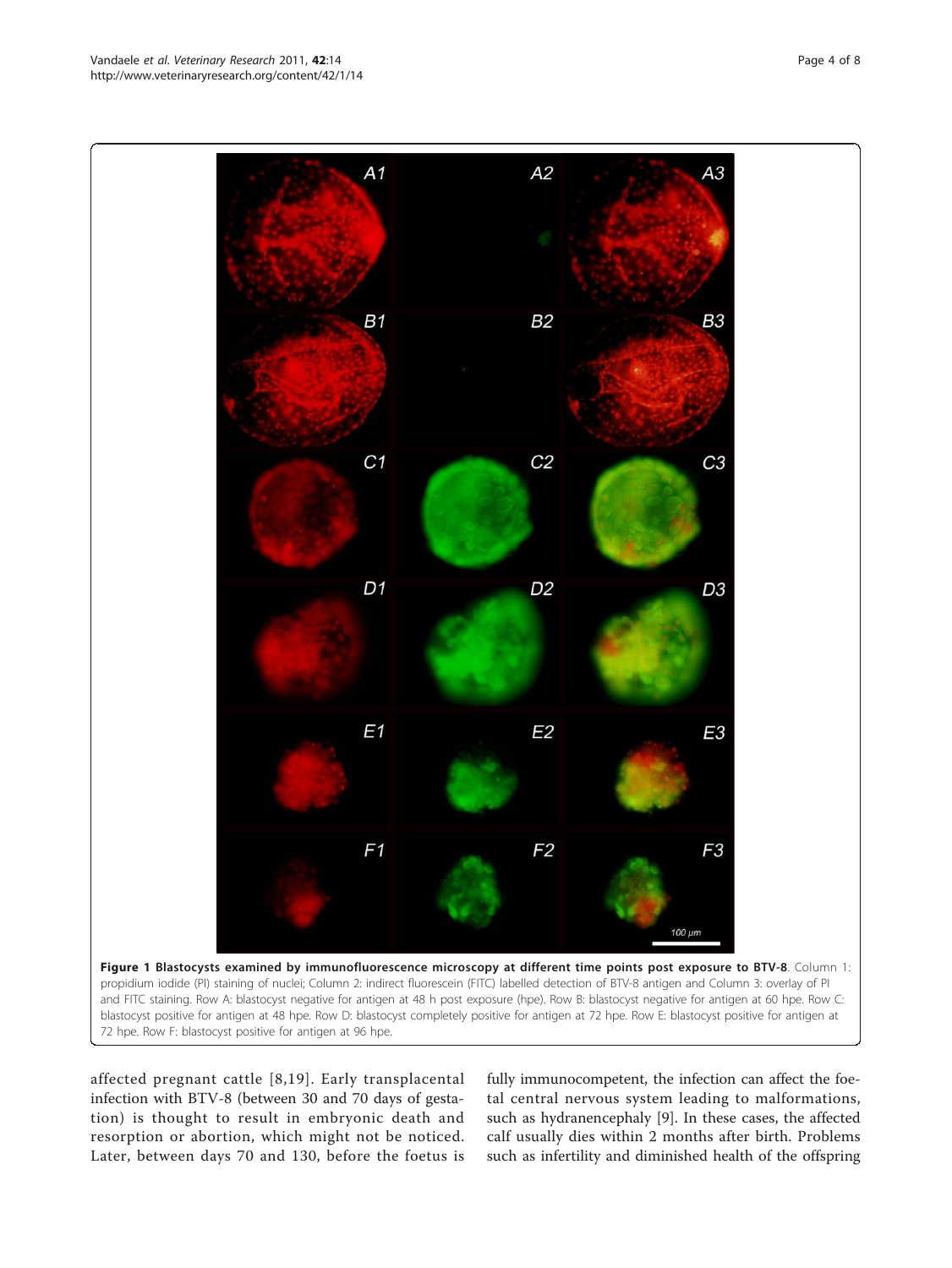72 hpe with excellent morphological quality. Row D: BTV-8 positive blastocysts at 72 hpe which shows no colocalisation of apoptosis and BTV-8 infection, and which has an excellent morphology.

Table 1 Experiment 2: Cell numbers (mean ± SEM) and apoptotic cell ratios (mean  $\pm$  SEM) of blastocysts in different treatment groups at 48 and 72 hours post exposure (hpe)

| Group and<br>treatment | Total cell number<br>$(mean \pm SEM)$ | Apoptotic cell ratio<br>(mean $\pm$ SEM) |
|------------------------|---------------------------------------|------------------------------------------|
|                        | at 48 hpe                             | at 48 hpe                                |
| SOF $(n = 6)$          | $213.3 \pm 23.12$                     | $14.5 \pm 0.98$ <sup>a</sup>             |
| MEM $(n = 5)$          | $312.8 + 100.97$                      | $7.0 + 0.64^b$                           |
| BTV $10^{3.8}$ (n = 7) | $107.1 \pm 21.47$                     | $18.9 + 1.43^c$                          |
| BTV $10^{4.9}$ (n = 4) | $108.4 + 18.72$                       | $11.8 + 1.55^a$                          |
|                        | at 72 hpe                             | at 72 hpe                                |
| SOF $(n = 5)$          | $413.1 \pm 119.61$                    | $3.9 \pm 0.43^{\circ}$                   |
| MEM $(n = 7)$          | $331.7 + 83.24$                       | $4.7 + 0.44$ <sup>a</sup>                |
| BTV $10^{3.8}$ (n = 5) | $129.3 + 25.25$                       | $14.9 \pm 1.29^b$                        |
| BTV $10^{4.9}$ (n = 3) | $105.7 + 23.31$                       | $16.6 \pm 2.6^{\circ}$                   |

Mock-exposed, control blastocysts (SOF and MEM) were incubated in BTV-8 free SOF culture medium and MEM medium respectively. Virus exposed blastocysts were exposed to two different titers of BTV-8 i.e. BTV  $10^{3.8}$  or BTV 10<sup>4.9</sup> TCID50 respectively.

abc Values with different superscript within the same time point and column differ significantly.

have also been demonstrated when infections of the dam occurred after 70 days of gestation [[10\]](#page-6-0). After 130 days, the foetus becomes immunocompent and should be able to clear a BTV-8 infection by production of its own antibodies although the time of complete clearance of the virus or viral RNA will depend on when the intra-uterine infection occurred [[8,20\]](#page-6-0).

In the present study, we were able to confirm that infection of hatched blastocysts at the very beginning of gestation can be detrimental to their development. Previous studies with other serotypes of bluetongue virus have shown that the virus can be found in uterine flushings during viraemia, which indicates that embryos are likely to be exposed to the virus, especially after hatching [[11](#page-6-0)]. Our in vitro studies have also shown that after hatching of the blastocyst (around day 8 or 9 after fertilisation) the embryo blastomeres are susceptible to BTV-8 infection, which signifies that the virus can attach to and penetrate through the cell membrane. Attachment and penetration of cells by bluetongue virus is mediated by its two outer capsid structural proteins, VP2 and VP5 [\[21](#page-6-0)].

<span id="page-4-0"></span>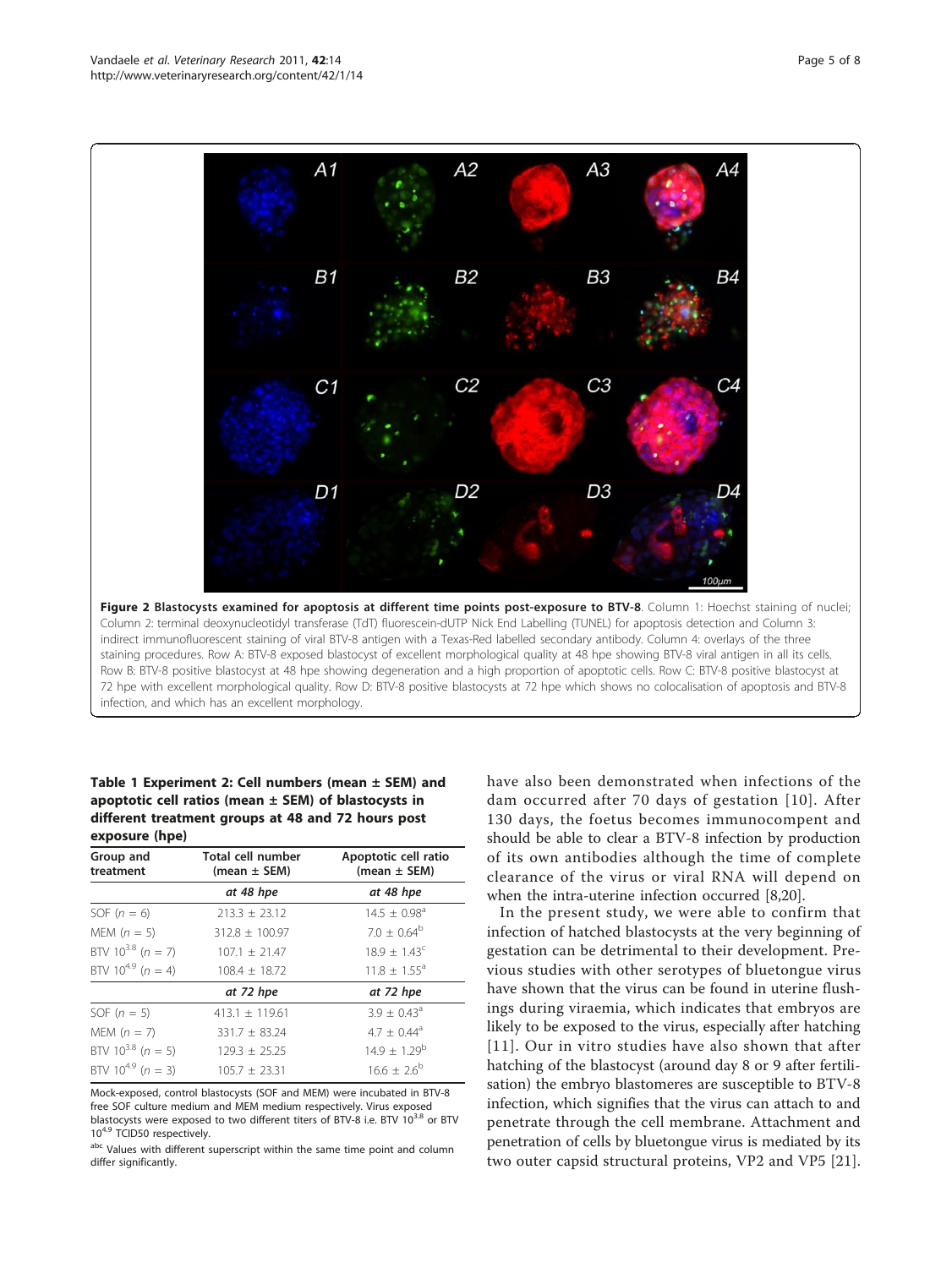<span id="page-5-0"></span>

Very recently, cryo-electron microscopy has revealed the structure of these capsid proteins [[22\]](#page-6-0). The protein VP2, which is also called the host attachment protein, has two putative binding sites: an exposed receptor-binding tip and an internal sialic acid-binding pocket. The virus initially binds to the membrane receptor of the host cell with the tip of the VP2 protein, and this is followed by binding via the sialic acid-pocket, which probably stabilises the initial viral attachment [[22](#page-6-0)]. The initial attachment via the VP2 protein is followed by a clathrin-dependent endocytosis and subsequent degradation of VP2 in the endosome of the host cell [[21](#page-6-0)]. VP5, the second outer caspid protein of BTV, is responsible for viral penetration through the cell membrane [[22\]](#page-6-0). Although the exact nature of the receptor for the viral VP2 on the cell is unknown, successful infection of our blastocysts with BTV-8 indicates that these unknown (glyco)protein receptors are present at the surface of the blastomeres of hatched bovine blastocysts. Glycoprotein receptors play important roles during fertilisation, embryo development and embryo implantation [[23](#page-6-0)-[25](#page-6-0)]. Identification of the nature of the VP2 receptor on the cell would allow more detailed investigation of the interactions between BTV-8 and blastocysts and also viral interaction with zona pellucid-intact (unhatched) embryos both in vivo and in vitro.

Once the virus has entered and replicated within the cell, it then needs to leave the cell. In somatic cell cultures the viral VP2 interacts with vimentin which enables egress of virus particles from the cell [[26](#page-6-0)]. The expression of vimentin has been studied in different types of bovine embryos and found to be significantly reduced in cloned embryos, which suggests that these are of lower quality than embryos produced by conventional in vitro procedures [[27](#page-6-0)]. Vimentin has, furthermore, been shown to play a crucial role in normal posthatching development of bovine embryos [[28\]](#page-7-0), so it can be assumed that its presence would have enabled the BTV-8 virus to spread within and possibly between the blastocysts in our experiments.

Apoptosis is known to play a central role in the pathogenesis of bluetongue virus infection when the latter leads to tissue injury [[29](#page-7-0)]. Our results showing that BTV-8 infection of hatched blastocysts caused increased apoptosis and developmental arrest suggest that this could have an important role in the decreased fertility that is sometimes observed during BTV-8 epidemics. Mortola et al. have shown that when cells are treated with purified VP2 and VP5 either alone or together, both of these proteins are necessary to induce apoptosis [[29\]](#page-7-0). For reoviruses, however, it has been demonstrated that in addition to the binding of outer viral capsid proteins to the cell receptor, intracellular virus disassembly is also necessary for apoptosis induction, but virus replication within the cell is not essential [[30\]](#page-7-0). This might explain why in some of our BTV-8 exposed blastocysts, apoptosis and virus infection were not colocalised within the blastomeres (Figure [2](#page-4-0) row D column 4). When virus spreads within the blastocyst and apoptosis leads to embryonic arrest and death in vivo, the clinical outcome will depend on the timing of embryonic death. Loss of the embryos before day 14 will usually be followed by regular return to oestrus at 21 days whereas embryonic death after day 14 will often result in a delayed return to oestrus.

Having shown in our present work that hatched bovine blastocysts are susceptible to BTV-8 infection, we believe that future research should investigate the effect of insemination with BTV-8 infected semen and also the effect of viremia of the dam during development of early (i.e. zona pellucida-intact) embryos as well as hatched blastocysts in vivo. Since the properties of the zona pellucida are very different between in vitro produced and in vivo derived embryos [[16](#page-6-0)], additional research is also needed to ascertain the susceptibility of both types of zona pellucida-intact embryos to BTV-8 infection. Although it is unlikely that the virus would penetrate through the zona pellucida, the possibility cannot be excluded that virus particles may stick to the zona and might not be removed by the thorough washing procedures advocated by the IETS [\[15,16\]](#page-6-0).

In conclusion, we have shown that hatched bovine blastocysts are susceptible to infection with BTV-8 and that infection with this BTV serotype results in their retarded development. Total numbers of cells in BTV-8 infected blastocysts were lower than in mock-exposed, control blastocysts, and there was significantly more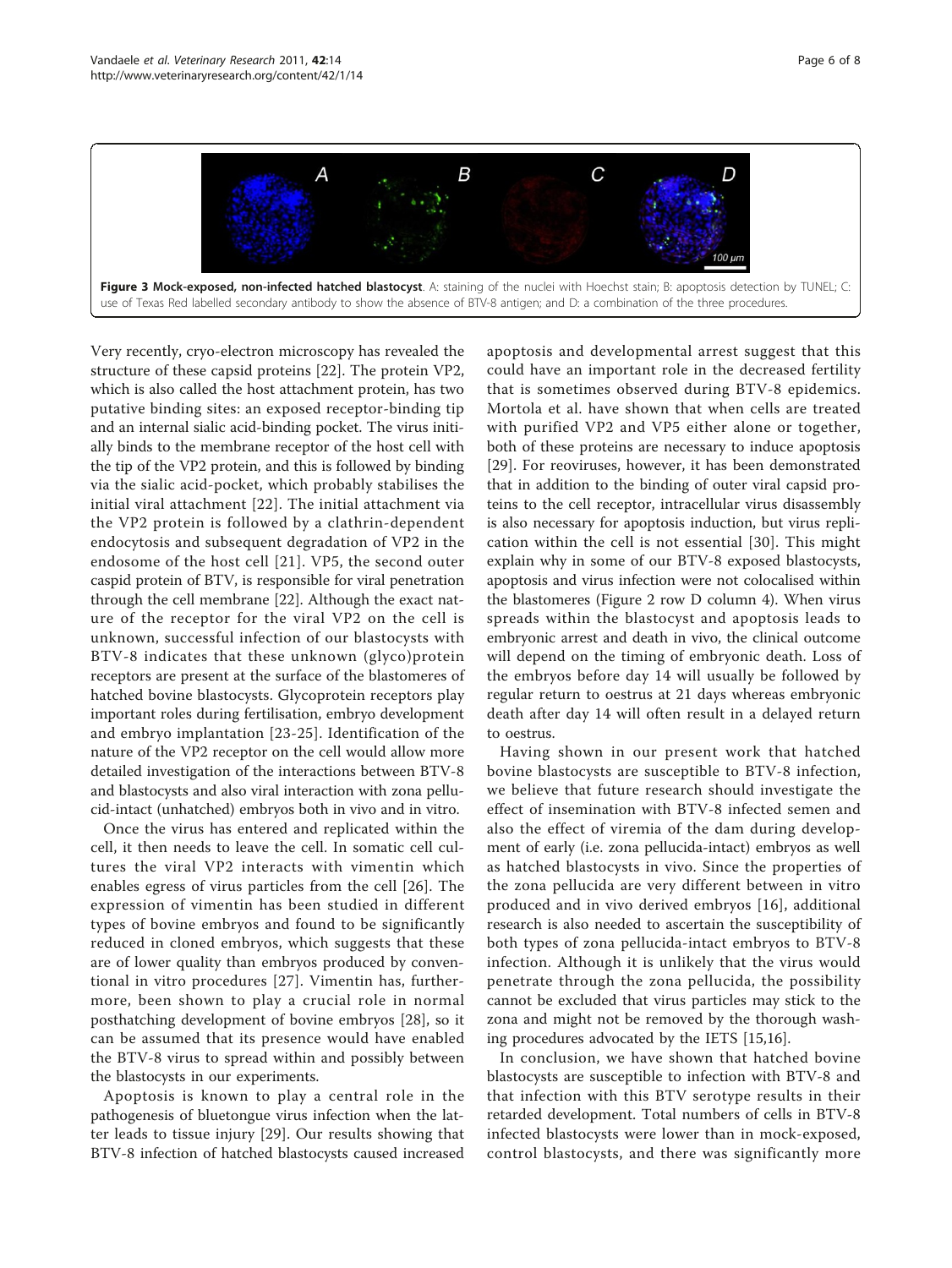<span id="page-6-0"></span>apoptosis. Consequently, we believe that the reported problems with herd fertility during a BTV-8 epidemic may not be exclusively caused by BTV-8 induced maternal effects in the cows (such as fever), but potentially may also be attributed to direct infection of early embryos in utero.

#### Acknowledgements

The authors acknowledge the excellent technical assistance of Isabel Lemahieu and Petra Van Damme. Furthermore we are most grateful to Dr Philippe Pourquier from ID-VET, Montpellier, France, for providing the monoclonal BTV-8 antibody. The authors also thank Prof. Anthony Wrathall for his critical review of the manuscript and constructive comments. The first author was supported by Research Foundation-Flanders (Grant number G.0210.09).

#### Author details

<sup>1</sup>Department of Reproduction, Obstetrics and Herd Health, Faculty of Veterinary Medicine, Ghent University, Salisburylaan 133, 9820 Merelbeke, Belgium. <sup>2</sup> Department of Virology, Veterinary and Agrochemical Research Centre, Groeselenberg 99, 1180 Brussels, Belgium. <sup>3</sup> Department of Virology, Parasitology and Immunology, Faculty of Veterinary Medicine, Ghent University, Salisburylaan 133, 9820 Merelbeke, Belgium.

#### Authors' contributions

LV carried out both experiments and drafted the manuscript. WW participated in the first experiment. KDC provided the BTV-8 BEL 2006 virus and participated in the design of the study. IDL provided the BTV-8 infected cell lines. HF participated in imaging the fluorescent stained samples. AVS participated in the design of the study and in writing the manuscript. HN participated in the design of the study and in writing the manuscript. All authors read and approved the final manuscript.

#### Competing interests

The authors declare that they have no competing interests.

Received: 20 May 2010 Accepted: 22 December 2010 Published: 24 January 2011

#### References

- 1. Schwartz-Cornil I, Mertens PPC, Contreras V, Hemati B, Pascale F, Breard E, Mellor PS, MacLachlan NJ, Zientara S: [Bluetongue virus: virology,](http://www.ncbi.nlm.nih.gov/pubmed/18215393?dopt=Abstract) [pathogenesis and immunity.](http://www.ncbi.nlm.nih.gov/pubmed/18215393?dopt=Abstract) Vet Res 2008, 39:16.
- 2. Hofmann MA, Renzullo S, Mader M, Chaignat V, Worwa G, Thuer B: [Genetic](http://www.ncbi.nlm.nih.gov/pubmed/19046507?dopt=Abstract) [characterization of toggenburg orbivirus, a new bluetongue virus, from](http://www.ncbi.nlm.nih.gov/pubmed/19046507?dopt=Abstract) [goats, Switzerland.](http://www.ncbi.nlm.nih.gov/pubmed/19046507?dopt=Abstract) Emerg Infect Dis 2008, 14:1855-1861.
- 3. MacLachlan NJ: [Global implications of the recent emergence of](http://www.ncbi.nlm.nih.gov/pubmed/20117549?dopt=Abstract) [bluetongue virus in Europe.](http://www.ncbi.nlm.nih.gov/pubmed/20117549?dopt=Abstract) Vet Clin North Am Food Anim Pract 2010, 26:163-171.
- Meroc E, Faes C, Herr C, Staubach C, Verheyden B, Vanbinst T, Vandenbussche F, Hooyberghs J, Aerts A, De Clercq K, Mintiens K: [Establishing the spread of bluetongue virus at the end of the 2006](http://www.ncbi.nlm.nih.gov/pubmed/18479845?dopt=Abstract) [epidemic in Belgium.](http://www.ncbi.nlm.nih.gov/pubmed/18479845?dopt=Abstract) Vet Microbiol 2008, 131:133-144.
- 5. European Commission ACR: No 1266/2007 of 26 October 2007 on implementing rules for Council Directive 2007/75/EC as regards the control, monitoring, surveillance and restrictions on movements of certain animals of susceptible species in relation to bluetongue. Official Journal of the European Union 2007, L283:37-52.
- Tabachnick WJ: [Culicoides variipennis and bluetongue-virus](http://www.ncbi.nlm.nih.gov/pubmed/8546447?dopt=Abstract) [epidemiology in the United States.](http://www.ncbi.nlm.nih.gov/pubmed/8546447?dopt=Abstract) Annu Rev Entomol 1996, 41:23-43.
- 7. Elbers ARW, Backx A, Ekker HM, van der Spek AN, van Rijn PA: [Performance](http://www.ncbi.nlm.nih.gov/pubmed/18164148?dopt=Abstract) [of clinical signs to detect bluetongue virus serotype 8 outbreaks in](http://www.ncbi.nlm.nih.gov/pubmed/18164148?dopt=Abstract) [cattle and sheep during the 2006-epidemic in The Netherlands.](http://www.ncbi.nlm.nih.gov/pubmed/18164148?dopt=Abstract) Vet Microbiol 2008, 129:156-162.
- 8. De Clercq K, De Leeuw I, Verheyden B, Vandemeulebroucke E, Vanbinst T, Herr C, Meroc E, Bertels G, Steurbaut N, Miry C, De Bleecker K, Maquet G, Bughin J, Saulmont M, Lebrun M, Sustronck B, De Deken R, Hooyberghs J, Houdart P, Raemaekers M, Mintiens K, Kerkhofs P, Goris N,

Vandenbussche F: [Transplacental infection and apparently](http://www.ncbi.nlm.nih.gov/pubmed/18673339?dopt=Abstract) [immunotolerance induced by a wild-type bluetongue virus serotype 8](http://www.ncbi.nlm.nih.gov/pubmed/18673339?dopt=Abstract) [natural infection.](http://www.ncbi.nlm.nih.gov/pubmed/18673339?dopt=Abstract) Transbound Emerg Dis 2008, 55:352-359.

- 9. Vercauteren G, Miry C, Vandenbussche F, Ducatelle R, Van der Heyden S, Vandemeulebroucke E, De Leeuw I, Deprez P, Chiers K, De Clercq K: [Bluetongue virus serotype 8-associated congenital hydranencephaly in](http://www.ncbi.nlm.nih.gov/pubmed/18503510?dopt=Abstract) [calves.](http://www.ncbi.nlm.nih.gov/pubmed/18503510?dopt=Abstract) Transbound Emerg Dis 2008, 55:293-298.
- 10. MacLachlan NJ, Conley AJ, Kennedy PC: [Bluetongue and equine viral](http://www.ncbi.nlm.nih.gov/pubmed/10844231?dopt=Abstract) [arteritis viruses as models of virus-induced fetal injury and abortion.](http://www.ncbi.nlm.nih.gov/pubmed/10844231?dopt=Abstract) Anim Reprod Sci 2000, 60:643-651.
- 11. Bowen RA, Howard TH, Pickett BW: [Interaction of bluetongue virus with](http://www.ncbi.nlm.nih.gov/pubmed/6295219?dopt=Abstract) [pre-implantation embryos from mice and cattle.](http://www.ncbi.nlm.nih.gov/pubmed/6295219?dopt=Abstract) Am J Vet Res 1982, 43:1907-1911.
- 12. Bowen RA, Howard TH, Elsden RP, Seidel GE: [Embryo transfer from cattle](http://www.ncbi.nlm.nih.gov/pubmed/6312854?dopt=Abstract) [infected with bluetongue virus.](http://www.ncbi.nlm.nih.gov/pubmed/6312854?dopt=Abstract) Am J Vet Res 1983, 44:1625-1628.
- 13. Hare WCD, Luedke AJ, Thomas FC, Bowen RA, Singh EL, Eaglesome MD, Randall GCB, Bielanski A: [Nontransmission of bluetongue virus by](http://www.ncbi.nlm.nih.gov/pubmed/2837113?dopt=Abstract) [embryos from bluetongue virus-infected sheep.](http://www.ncbi.nlm.nih.gov/pubmed/2837113?dopt=Abstract) Am J Vet Res 1988, 49:468-472.
- 14. Tsuboi T, Imada T: [Effect of bovine herpes virus-1, bluetongue virus and](http://www.ncbi.nlm.nih.gov/pubmed/9355248?dopt=Abstract) akabane virus on the in vitro [development of bovine embryos.](http://www.ncbi.nlm.nih.gov/pubmed/9355248?dopt=Abstract) Vet Microbiol 1997, 57:135-142.
- 15. International Embryo Transfer Society: Manual of the International Embryo Transfer Society: a Procedural Guide and General Information for the Use of Embryo Treansfer Technology, Emphasizing Sanitary Procedures. Edited by: Stringfellow DA, Givens MD. IETS: Champaign, IL; , 4 2009.
- 16. Van Soom A, Wrathall AE, Herrler A, Nauwynck HJ: [Is the zona pellucida an](http://www.ncbi.nlm.nih.gov/pubmed/20003842?dopt=Abstract) [efficient barrier to viral infection?](http://www.ncbi.nlm.nih.gov/pubmed/20003842?dopt=Abstract) Reprod Fertil Dev 2010, 22:21-31.
- 17. Vandaele L, Mateusen B, Maes DGD, de Kruif A, van Soom A: [Temporal](http://www.ncbi.nlm.nih.gov/pubmed/17504915?dopt=Abstract) [detection of caspase-3 and-7 in bovine](http://www.ncbi.nlm.nih.gov/pubmed/17504915?dopt=Abstract) in vitro produced embryos of [different developmental capacity.](http://www.ncbi.nlm.nih.gov/pubmed/17504915?dopt=Abstract) Reproduction 2007, 133:709-718.
- Toussaint JF, Sailleau C, Mast J, Houdart P, Czaplicki G, Demeestere L, VandenBussche F, van Dessel W, Goris N, Bréard E, Bounaadja L, Etienne T, Zientara S, De Clercq K: [Bluetongue in Belgium, 2006.](http://www.ncbi.nlm.nih.gov/pubmed/17553280?dopt=Abstract) Emerg Infect Dis 2007, 13:614-616.
- 19. Darpel KE, Batten CA, Veronesi E, Williamson S, Anderson P, Dennison M, Clifford S, Smith C, Philips L, Bidewell C, Bachanek-Bankowska K, Sanders A, Bin-Tarif A, Wilson AJ, Gubbins S, Mertens PP, Oura CA, Mellor PS: [Transplacental transmission of bluetongue virus 8 in cattle, UK.](http://www.ncbi.nlm.nih.gov/pubmed/19961692?dopt=Abstract) Emerg Infect Dis 2009, 15:2025-2028.
- 20. Menzies FD, McCullough SJ, McKeown IM, Forster JL, Jess S, Batten C, Murchie AK, Gloster J, Fallows JG, Pelgrim W, Mellor PS, Oura CA: [Evidence](http://www.ncbi.nlm.nih.gov/pubmed/18708653?dopt=Abstract) [for transplacental and contact transmission of bluetongue virus in cattle.](http://www.ncbi.nlm.nih.gov/pubmed/18708653?dopt=Abstract) Vet Rec 2008, 163:203-209.
- 21. Forzan M, Marsh M, Roy P: [Bluetongue virus entry into cells.](http://www.ncbi.nlm.nih.gov/pubmed/17267479?dopt=Abstract) J Virol 2007, 81:4819-4827.
- 22. Zhang X, Boyce M, Bhattacharya B, Zhang X, Schein S, Roy P, Zhou ZH: [Bluetongue virus coat protein VP2 contains sialic acid-binding domains,](http://www.ncbi.nlm.nih.gov/pubmed/20332209?dopt=Abstract) [and VP5 resembles enveloped virus fusion proteins.](http://www.ncbi.nlm.nih.gov/pubmed/20332209?dopt=Abstract) Proc Natl Acad Sci USA 2010, 107:6292-6297.
- 23. Goossens K, Van Soom A, Van Zeveren A, Favoreel H, Peelman LJ: [Quantification of Fibronectin 1 \(FN1\) splice variants, including two novel](http://www.ncbi.nlm.nih.gov/pubmed/19126199?dopt=Abstract) [ones, and analysis of integrins as candidate FN1 receptors in bovine](http://www.ncbi.nlm.nih.gov/pubmed/19126199?dopt=Abstract) [preimplantation embryos.](http://www.ncbi.nlm.nih.gov/pubmed/19126199?dopt=Abstract) BMC Dev Biol 2009, 9:1.
- 24. Sutherland AE, Calarco PG, Damsky CH: [Developmental regulation of](http://www.ncbi.nlm.nih.gov/pubmed/8306881?dopt=Abstract) [integrin expression at the time of implantation in the mouse embryo.](http://www.ncbi.nlm.nih.gov/pubmed/8306881?dopt=Abstract) Development 1993, 119:1175-1186.
- 25. Thys M, Nauwynck H, Maes D, Hoogewijs M, Vercauteren D, Rijsselaere T, Favoreel H, Van Soom A: [Expression and putative function of fibronectin](http://www.ncbi.nlm.nih.gov/pubmed/19505962?dopt=Abstract) [and its receptor \(integrin alpha\(5\)beta\(1\)\) in male and female gametes](http://www.ncbi.nlm.nih.gov/pubmed/19505962?dopt=Abstract) [during bovine fertilization](http://www.ncbi.nlm.nih.gov/pubmed/19505962?dopt=Abstract) in vitro. Reproduction 2009, 138:471-482.
- 26. Bhattacharya B, Noad RJ, Roy P: [Interaction between Bluetongue virus](http://www.ncbi.nlm.nih.gov/pubmed/17241456?dopt=Abstract) [outer capsid protein VP2 and vimentin is necessary for virus egress.](http://www.ncbi.nlm.nih.gov/pubmed/17241456?dopt=Abstract) Virol J 2007, 4:12.
- 27. Pfister-Genskow M, Myers C, Childs LA, Lacson JC, Patterson T, Betthauser JM, Goueleke PJ, Koppang RW, Lange G, Fisher P, Watt SR, Forsberg EJ, Zheng Y, Leno GH, Schultz RM, Liu B, Chetia C, Yang X, Hoeschele I, Eilertsen KJ: [Identification of differentially expressed genes in](http://www.ncbi.nlm.nih.gov/pubmed/15483223?dopt=Abstract) [individual bovine preimplantation embryos produced by nuclear](http://www.ncbi.nlm.nih.gov/pubmed/15483223?dopt=Abstract) transfer: [Improper reprogramming of genes required for development.](http://www.ncbi.nlm.nih.gov/pubmed/15483223?dopt=Abstract) Biol Reprod 2005, 72:546-555.